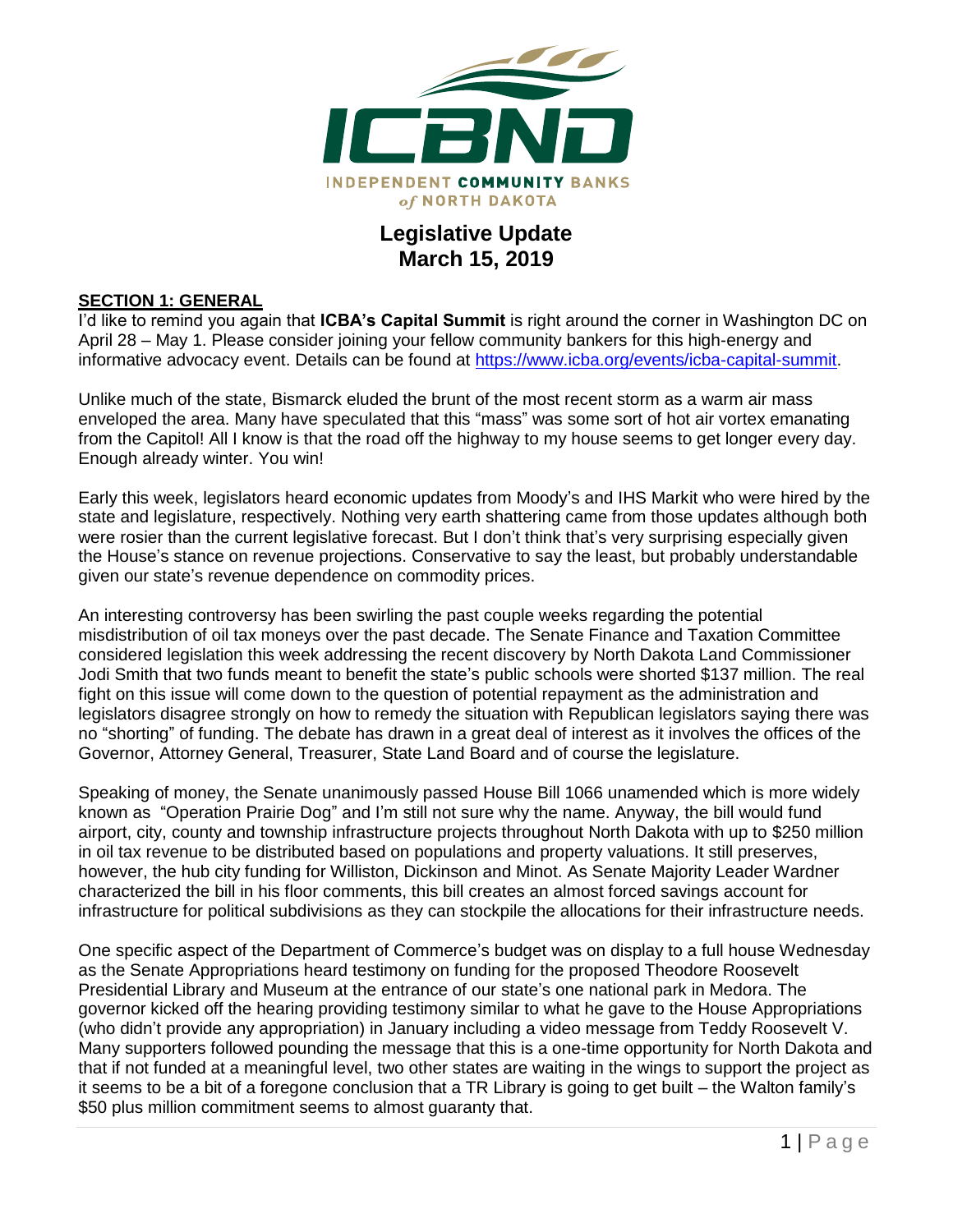### **SECTION 2: BILL UPDATES FROM ICBND "PRIORITY" TRACKING LIST**

**SB 2179** – was introduced by Judy Lee at the request of the Attorney General's Office and relates to the prevention of financial exploitation. The bill does not mandate reporting, provides immunity to bank employees, and does establish a bit of a "roadmap" for reporting if the bank opts to do so. The bill was amended to our satisfaction in the Senate and was heard in the House IBL Monday. ICBND testified in support of the bill which received a 10-0 "do pass" recommendation. It will hit the House floor early next week.

**SB 2205** – was introduced by Senator Holmberg on behalf of the ND Land Title Association and seeks to streamline the foreclosure process for abandoned property by eliminating the redemption period in the foreclosure judgement if the court determines the property to be abandoned as outlined in the bill. It's important to note that this bill applies only to mortgaged property that is 10 acres or less, improved with a residential dwelling that consists of fewer than five units and is not a model home or under construction, and is not used in agricultural production. ICBND strongly supports this bill and after passing in the Senate, it received a 61-29 approval on the House floor Wednesday. Once implemented, it should carve at least six weeks off the foreclosure process for abandoned property.

**SB 2262** – was introduced by the Attorney General's office and relates to the use and possession of skimmers, scanning devices and re-encoders. It modernizes the code and, more importantly, would make it a crime to possess such equipment. Oddly enough, it's not currently a crime. ICBND and others testified in support of the bill in both chambers and it passed on the House floor Wednesday by a vote of 83-7. On to the Governor's desk!

**SB 2271** – is the Housing Incentive Fund bill which was heard in the House IBL Monday. The Senate previously passed the bill but reduced the funding to \$10 million from the original \$40 million asking price. After nearly two hours of testimony (way too much by the way), the committee provided amendments including reinstatement of the \$40 million funding and gave the bill a 9-1 "do pass" recommendation. It will now be on to House Appropriations where the funding level is likely to again be adjusted downward.

**HB 1008** – is the Department of Financial Institution's budget bill and was heard Tuesday in the Senate Appropriations Subcommittee. While not a General Fund agency, the department's budget has been cut fairly significantly so far this session. ICBND supports returning the department's budget level to that of the 2015-2017 biennium which would be about \$300,000 higher than what the House-passed bill included.

**HB 1485** – is a data privacy bill being pushed by Representative Jim Kasper on behalf of Microsoft. While it's characterized by supporters as a way to deal with public mistrust in technology, business groups including ICBND have joined a coalition in opposition stating such a bill would hamper North Dakota's economy, impose regulations far outside the national mainstream and frustrate consumers. Our stance is that there should be one set of privacy rules developed from federal legislation. The original bill language was inspired by legislation enacted in California last year but was hoghouse amended to mirror legislation that is being contemplated in Washington. The bill was ultimately turned into a study in the House, but on Wednesday Representative Kasper again introduced a hoghouse amendment to the Senate IBL Committee attempting to bring back the Washington state proposed language. The committee did not act on the bill, but I'd be shocked if they accept the amendments. This will likely stay a study but it's garnered much attention.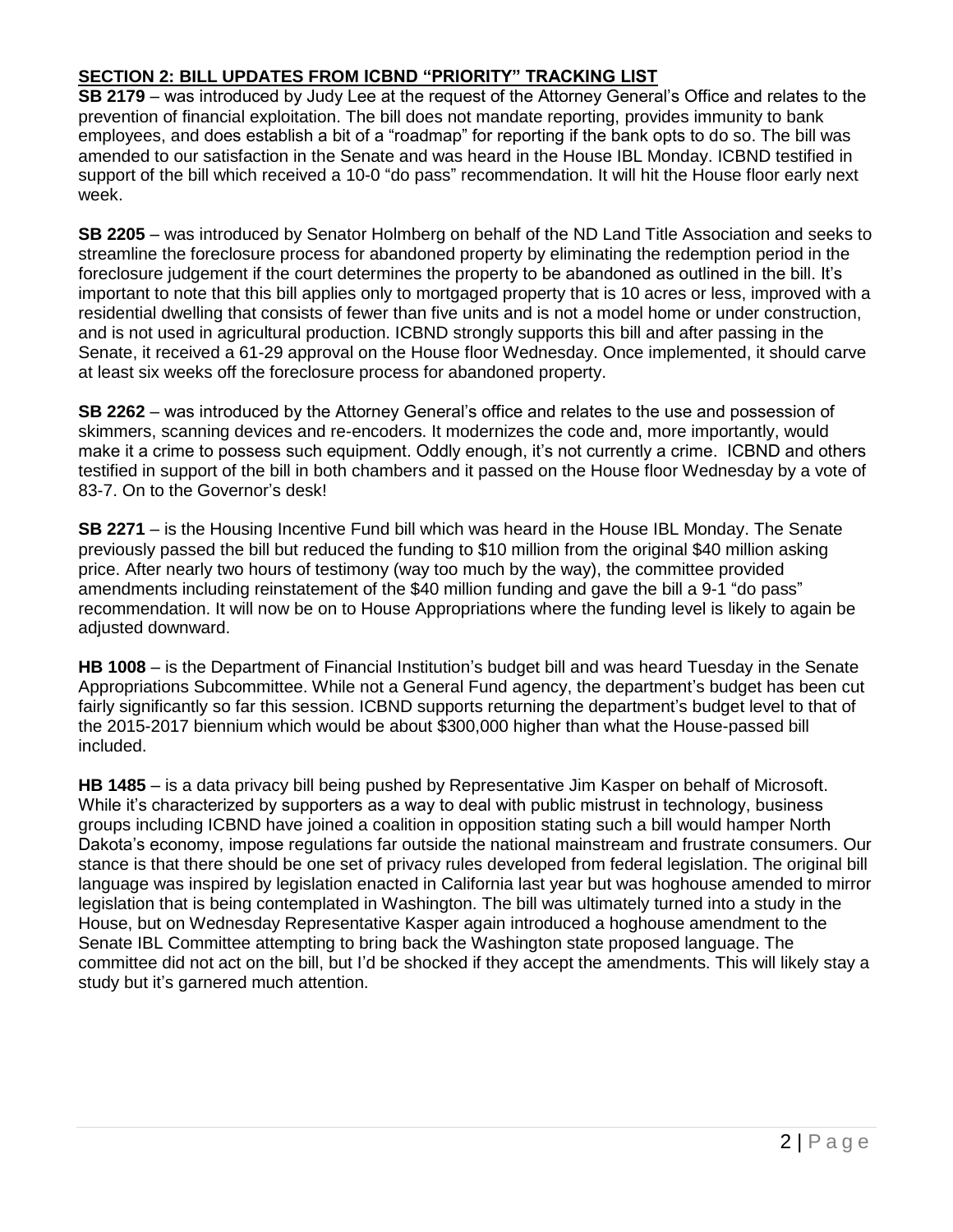#### **SECTION 3: BILL HEARINGS NEXT WEEK**

| Date and<br><b>Time</b> | <b>Bill</b><br><b>Number</b> | <b>Short Title</b>                                                                                                                                                                                                                                                                                                   | <b>Committee</b>                                    |
|-------------------------|------------------------------|----------------------------------------------------------------------------------------------------------------------------------------------------------------------------------------------------------------------------------------------------------------------------------------------------------------------|-----------------------------------------------------|
| 03/19/2019<br>10:30     | <b>HB 1448</b>               | Relating to exclusion of people from coverage of automobile insurance.                                                                                                                                                                                                                                               | Senate<br>Industry,<br><b>Business and</b><br>Labor |
| 03/21/2019<br>08:30     | <b>HB 1018</b>               | A BILL for an Act to provide an appropriation for defraying the expenses<br>of the department of commerce; to provide exemptions; to provide for a<br>legislative management study of the unmanned aircraft systems industry;<br>to provide for a transfer; to provide for a report; and to declare an<br>emergency. | Senate<br>Appropriations                            |
| 03/21/2019<br>09:00     | SB 2197                      | Relating to loans for family farmers.                                                                                                                                                                                                                                                                                | House<br>Agriculture                                |
| 03/21/2019<br>10:15     | HB 1165                      | Relating to nonconforming structures.                                                                                                                                                                                                                                                                                | Senate Political<br><b>Subdivisions</b>             |

Legislator contact information can be found at<http://www.legis.nd.gov/contact-my-legislators> and you can check on any legislative activities through the Legislative Council's web page at [www.legis.nd.gov.](http://www.legis.nd.gov/)

Thank you for your participation in the legislative process. Please call, email or text me with any questions or concerns. If you'd like to be taken off this distribution list or if there are others in your organization that should be on the distribution list for the legislative updates, please let me know.

Sincerely,

Bang D. Haugen

*Barry D. Haugen [barryh@icbnd.com](mailto:barryh@icbnd.com) cell: 701.955.4308 office: 701.258.7121*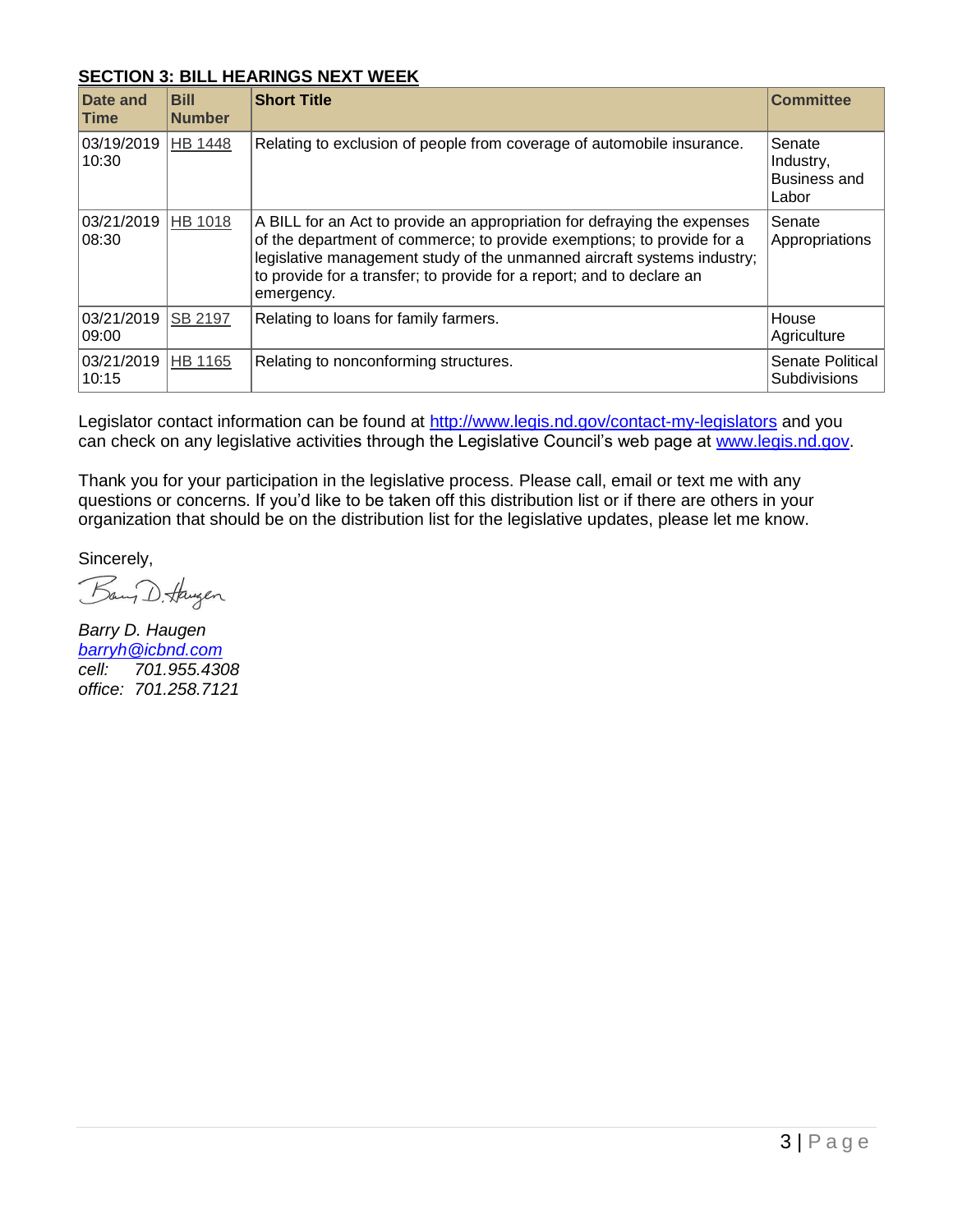

# **ICBND BILL TRACKING LIST**

| <b>Bill</b>    | <b>Status</b>                                                                                                                                                           | <b>Title</b>                                                                                                                                                                                                                                                                                                                                                                                                                                                                                                                                                                                                    |
|----------------|-------------------------------------------------------------------------------------------------------------------------------------------------------------------------|-----------------------------------------------------------------------------------------------------------------------------------------------------------------------------------------------------------------------------------------------------------------------------------------------------------------------------------------------------------------------------------------------------------------------------------------------------------------------------------------------------------------------------------------------------------------------------------------------------------------|
| <b>HB 1008</b> | House: PASSED<br>Senate: INTRODUCED<br>02/18 S Introduced, first reading, referred Appropriations<br>Committee<br>03/01 S Committee Hearing - 11:00 AM                  | A BILL for an Act to provide an appropriation for<br>defraying the expenses of the department of<br>financial institutions.                                                                                                                                                                                                                                                                                                                                                                                                                                                                                     |
| HB 1018        | House: PASSED<br>Senate: INTRODUCED<br>03/13 S Committee Hearing - 02:30 PM<br>03/21 S Committee Hearing - 08:30 AM                                                     | A BILL for an Act to provide an appropriation for<br>defraying the expenses of the department of<br>commerce; to provide exemptions; to provide for a<br>legislative management study of the unmanned<br>aircraft systems industry; to provide for a transfer;<br>to provide for a report; and to declare an<br>emergency.                                                                                                                                                                                                                                                                                      |
| HB 1035        | House: PASSED<br>Senate: INTRODUCED<br>02/18 S Introduced, first reading, referred Government<br>and Veterans Affairs Committee<br>03/08 S Committee Hearing - 09:30 AM | Relating to initiated measures and election ballots.                                                                                                                                                                                                                                                                                                                                                                                                                                                                                                                                                            |
| <b>HB 1043</b> | House: DEFEATED<br>01/09 H Reported back, do not pass, placed on calendar<br>1400<br>01/11 H Second reading, failed to pass, yeas 0 nays 88                             | Relating to the exemption of an open blockchain<br>token from specified securities transactions and<br>dealings; relating to the definitions of an open<br>blockchain token and virtual currency and<br>excluding an open blockchain token and virtual<br>currency from specified money transmission<br>requirements.                                                                                                                                                                                                                                                                                           |
| HB 1045        | House: PASSED<br>Senate: INTRODUCED<br>03/08 S Rereferred to Appropriations<br>03/14 S Committee Hearing - 11:30 AM                                                     | Relating to electronic transaction definitions,<br>blockchain technology and smart contracts,<br>number of shareholders, and series limited liability<br>companies; relating to electronic transactions,<br>filing of an annual report by corporations engaged<br>in farming or ranching, Business Corporation Act<br>definitions, knowledge and notice, share<br>certificates, corporate voting list and voting trusts,<br>acceptance of shareholder act by the corporation,<br>corporate records, corporate dissolution<br>procedure, and the filing of an annual report by a<br>publicly traded corporation. |
| <b>HB 1048</b> | House: PASSED<br>Senate: PASSED<br>03/11 H Returned to House<br>03/13 S Signed by President                                                                             | Relating to the use of distributed ledger<br>technologies and a pilot program.                                                                                                                                                                                                                                                                                                                                                                                                                                                                                                                                  |
| HB 1055        | House: PASSED<br>Senate: INTRODUCED<br>03/08 S Committee Hearing - 10:30 AM<br>03/14 S Reported back, do pass, place on calendar 6 0 0                                  | Relating to motor vehicle body damage<br>disclosure.                                                                                                                                                                                                                                                                                                                                                                                                                                                                                                                                                            |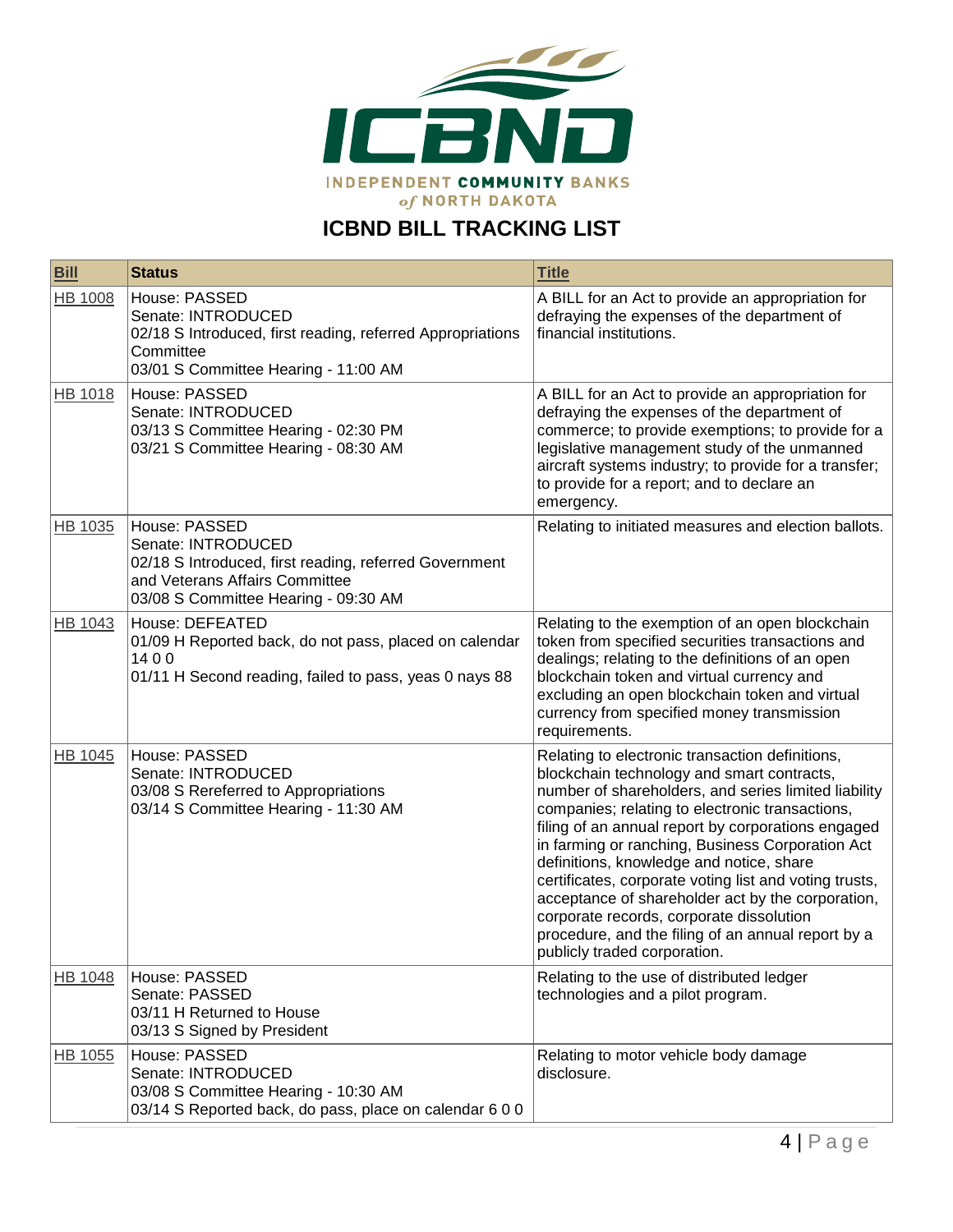| <b>HB 1066</b> | House: PASSED<br>Senate: PASSED<br>03/13 S Reported back, do pass, place on calendar 14 0<br>0<br>03/14 S Second reading, passed, yeas 46 nays 0                      | Relating to infrastructure funds; relating to oil and<br>gas tax revenue allocations; to provide a<br>continuing appropriation; to provide for a report;<br>and to provide an effective date.                                                                                                       |
|----------------|-----------------------------------------------------------------------------------------------------------------------------------------------------------------------|-----------------------------------------------------------------------------------------------------------------------------------------------------------------------------------------------------------------------------------------------------------------------------------------------------|
| <b>HB 1067</b> | House: INTRODUCED<br>Senate: PASSED<br>03/04 S Second reading, passed as amended, yeas 45<br>nays 0<br>03/05 H Returned to House (12)                                 | Relating to municipal bid requirements and<br>certificates of indebtedness.                                                                                                                                                                                                                         |
| HB 1097        | House: PASSED<br>Senate: INTRODUCED<br>02/18 S Introduced, first reading, referred Political<br><b>Subdivisions Committee</b><br>03/07 S Committee Hearing - 08:30 AM | Relating to Sunday closing laws and retail<br>agreements;                                                                                                                                                                                                                                           |
| HB 1106        | House: PASSED<br>Senate: INTRODUCED<br>03/06 S Rereferred to Appropriations<br>03/14 S Committee Hearing - 09:00 AM                                                   | Relating to the establishment of an invisible<br>reinsurance pool for the individual health insurance<br>market; relating to premium taxes and credits for<br>insurance companies; to provide for a legislative<br>management study; to provide an expiration date;<br>and to declare an emergency. |
| HB 1110        | House: PASSED<br>Senate: PASSED<br><b>Governor: SIGNED</b><br>03/11 H Signed by Governor 03/08<br>03/13 Filed with Secretary Of State 03/08                           | Relating to the adoption of the Revised Uniform<br>Law on Notarial Acts                                                                                                                                                                                                                             |
| <b>HB 1116</b> | House: PASSED<br>Senate: PASSED<br><b>Governor: SIGNED</b><br>03/11 H Signed by Governor 03/08<br>03/13 Filed with Secretary Of State 03/08                           | Relating to the North Dakota life and health<br>insurance guaranty association; relating to<br>application of laws to an insolvent insurer; and to<br>provide for application.                                                                                                                      |
| HB 1135        | House: PASSED<br>Senate: PASSED<br>03/13 S Reported back, do pass, place on calendar 5 0 1<br>03/14 S Second reading, passed, yeas 46 nays 0                          | Relating to parking spaces for the mobility<br>impaired; and to provide a penalty.                                                                                                                                                                                                                  |
| HB 1165        | House: PASSED<br>Senate: INTRODUCED<br>02/28 S Rereferred to Political Subdivisions<br>03/21 S Committee Hearing - 10:15 AM                                           | Relating to nonconforming structures.                                                                                                                                                                                                                                                               |
| HB 1171        | House: PASSED<br>Senate: INTRODUCED<br>02/18 S Introduced, first reading, (emergency), referred<br><b>Education Committee</b><br>03/11 S Committee Hearing - 09:30 AM | Relating to the development and implementation of<br>a skilled workforce student loan repayment<br>program; to provide a continuing appropriation; to<br>provide for a transfer; to provide an expiration<br>date; and to declare an emergency.                                                     |
| HB 1181        | House: PASSED<br>Senate: PASSED<br>03/13 H Returned to House<br>03/14 S Signed by President                                                                           | Relating to the regulation of guaranteed asset<br>protection waivers; to provide a penalty; and to<br>provide for application.                                                                                                                                                                      |
| HB 1193        | House: PASSED<br>Senate: INTRODUCED<br>02/20 S Introduced, first reading, referred Political<br><b>Subdivisions Committee</b><br>03/07 S Committee Hearing - 10:15 AM | Relating to a living wage mandate prohibition for<br>political subdivisions; and to provide for<br>application.                                                                                                                                                                                     |
| HB 1195        | House: INTRODUCED                                                                                                                                                     | Relating to customer contract clauses and the use                                                                                                                                                                                                                                                   |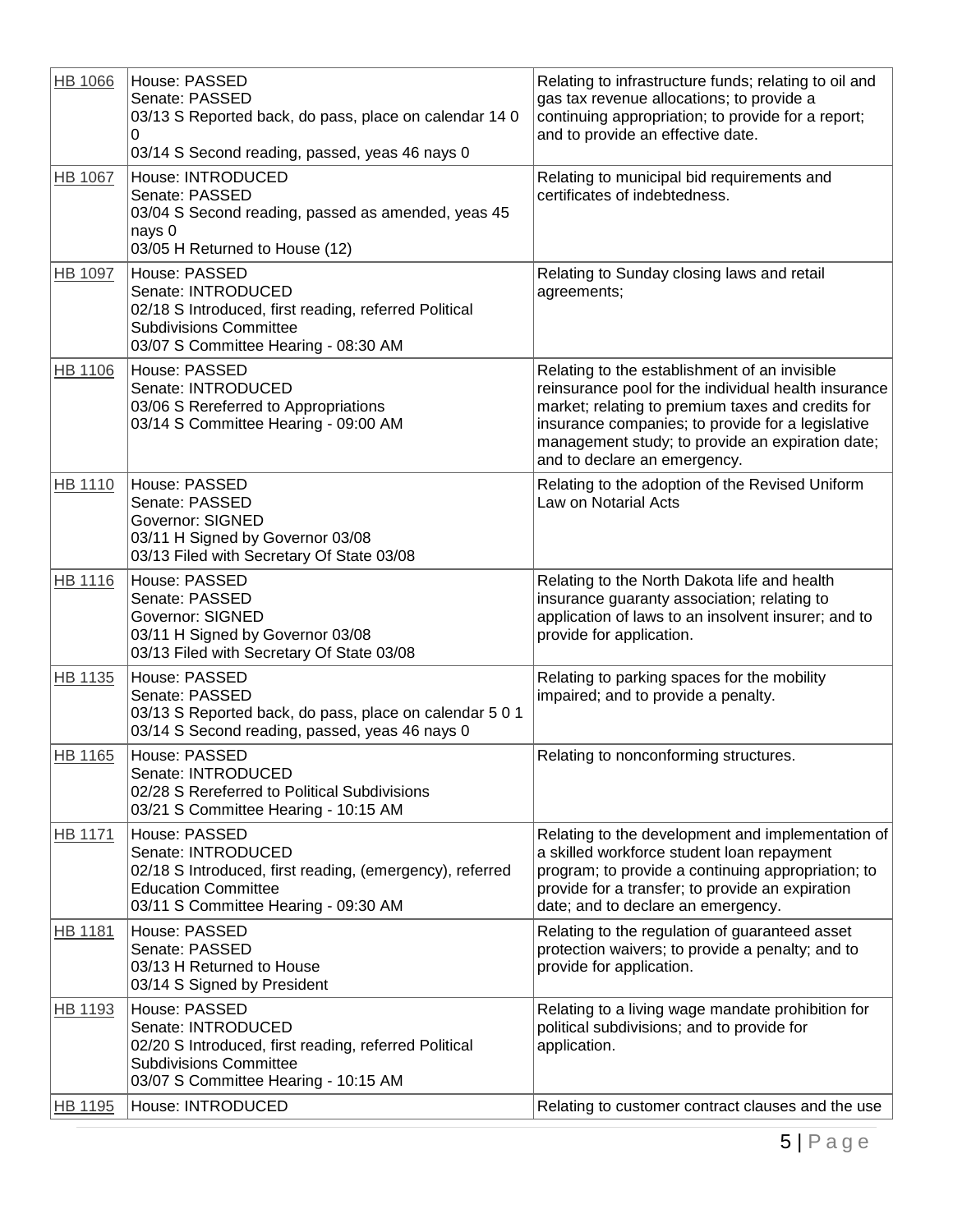|                | Senate: PASSED<br>03/13 S Second reading, passed as amended, yeas 45<br>nays 0<br>03/14 H Returned to House (12)                                                           | of certain marketing practices involving automatic<br>renewal; to provide a penalty; and to provide for<br>application.                                                                                                                                                            |
|----------------|----------------------------------------------------------------------------------------------------------------------------------------------------------------------------|------------------------------------------------------------------------------------------------------------------------------------------------------------------------------------------------------------------------------------------------------------------------------------|
| <b>HB 1217</b> | <b>House: DEFEATED</b><br>01/28 H Reported back, do not pass, placed on calendar<br>1040<br>01/31 H Second reading, failed to pass, yeas 24 nays 67                        | Relating to competition between the government<br>and private industry and to require a report to the<br>legislative management.                                                                                                                                                   |
| HB 1218        | House: DEFEATED<br>01/25 H Reported back, do not pass, placed on calendar<br>1103<br>01/29 H Second reading, failed to pass, yeas 3 nays 90                                | Relating to consumer towing protection; relating to<br>custody of abandoned vehicles, notice to owners<br>of abandoned vehicles, and right to reclaim an<br>abandoned vehicle; to provide a penalty; and to<br>provide an effective date.                                          |
| <b>HB 1220</b> | House: PASSED<br>Senate: PASSED<br><b>Governor: SIGNED</b><br>03/13 H Signed by Governor 03/12<br>03/14 Filed with Secretary Of State 03/13                                | Relating to priority of agricultural supplier liens;<br>and to provide for application.                                                                                                                                                                                            |
| <b>HB 1222</b> | <b>House: DEFEATED</b><br>02/04 H Reported back, do not pass, placed on calendar<br>10 3 1<br>02/08 H Second reading, failed to pass, yeas 17 nays 71                      | Relating to the elimination of individual and<br>corporate income tax and the imposition of a flat<br>individual and corporate income tax at a rate of<br>one percent; relating to the elimination of individual<br>and corporate income tax; and to provide an<br>effective date. |
| HB 1235        | House: DEFEATED<br>02/05 H Reported back, do not pass, placed on calendar<br>1220<br>02/11 H Second reading, failed to pass, yeas 16 nays 77                               | Relating to a corporate income tax credit and an<br>employer deduction for reimbursement of<br>employee child care expenditures; and to provide<br>an effective date.                                                                                                              |
| <b>HB 1241</b> | House: PASSED<br>Senate: INTRODUCED<br>02/18 S Introduced, first reading, referred Finance and<br><b>Taxation Committee</b><br>03/11 S Committee Hearing - 10:30 AM        | Relating to an individual income tax deduction for<br>contributions made to a first-time home buyer<br>savings account; and to provide an effective date.                                                                                                                          |
| <b>HB 1243</b> | House: DEFEATED<br>01/25 H Reported back, do not pass, placed on calendar<br>1040<br>01/30 H Second reading, failed to pass, yeas 12 nays 80                               | Relating to recording of easements.                                                                                                                                                                                                                                                |
| HB 1251        | House: INTRODUCED<br>Senate: PASSED<br>03/11 S Second reading, passed as amended, yeas 41<br>nays 4<br>03/12 H Returned to House (12)                                      | Relating to property disclosure requirements.                                                                                                                                                                                                                                      |
| HB 1253        | House: DEFEATED<br>02/14 H Amendment adopted, placed on calendar<br>02/15 H Second reading, failed to pass, yeas 5 nays 84                                                 | Relating to a criminal conviction and state<br>licensure.                                                                                                                                                                                                                          |
| HB 1263        | House: PASSED<br>Senate: INTRODUCED<br>02/18 S Introduced, first reading, (emergency), referred<br><b>Transportation Committee</b><br>03/14 S Committee Hearing - 02:00 PM | Relating to right of an owner to reclaim an<br>abandoned vehicle; relating to custody and<br>disposition of abandoned motor vehicles; to<br>provide a penalty; and to declare an emergency.                                                                                        |
| HB 1293        | <b>House: DEFEATED</b><br>02/08 H Amendment adopted, placed on calendar<br>02/13 H Second reading, failed to pass, yeas 17 nays 75                                         | Relating to retail business leases or agreements<br>relating to employer's discriminatory practices and<br>one day of rest; and to provide a contingent<br>effective date.                                                                                                         |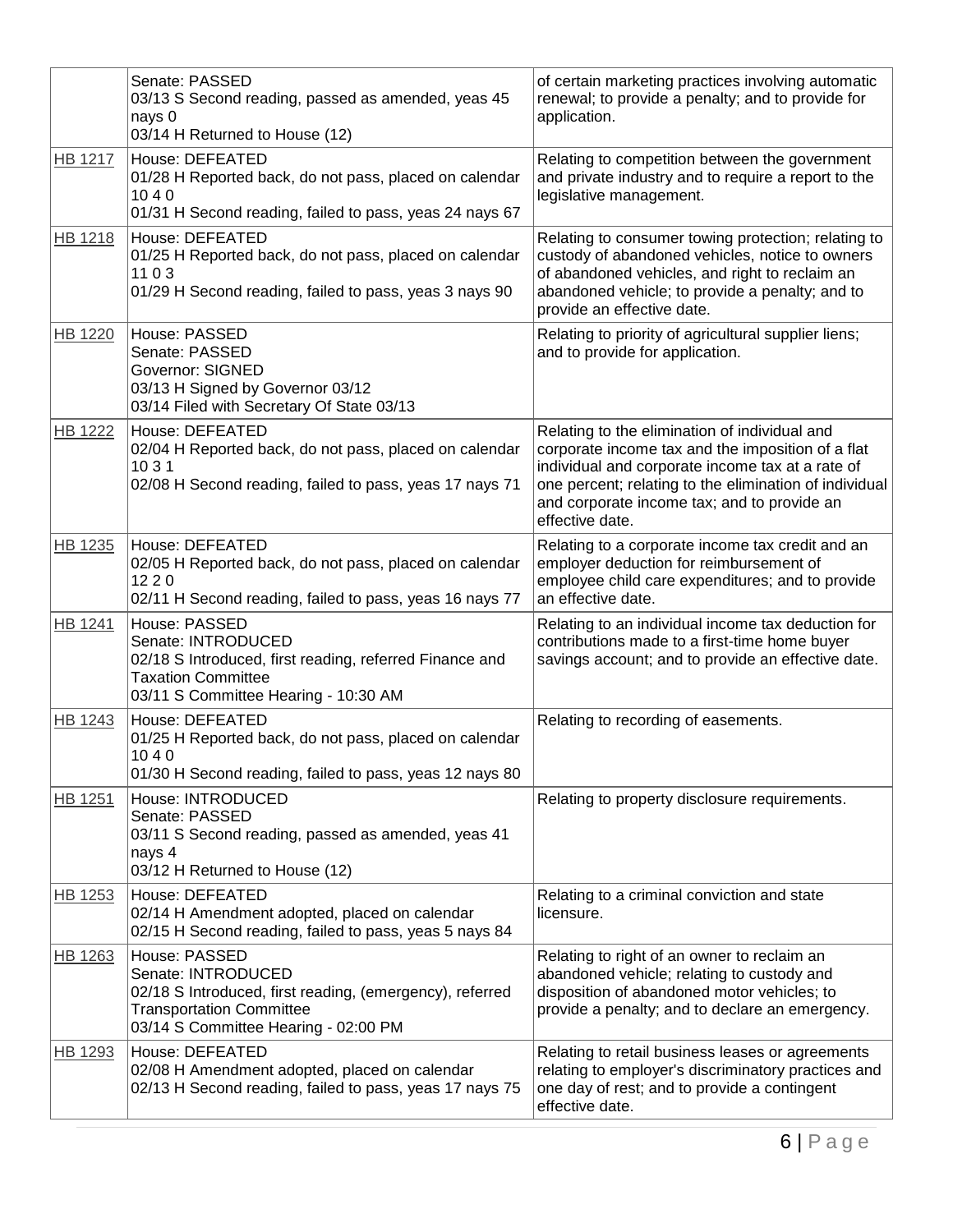| <b>HB 1317</b> | House: DEFEATED<br>01/25 H Reported back, do not pass, placed on calendar<br>1301<br>01/29 H Second reading, failed to pass, yeas 19 nays 74                                | Relating to the restriction on the possession of a<br>firearm or dangerous weapon.                                                                                                                                                                                                                                                                            |
|----------------|-----------------------------------------------------------------------------------------------------------------------------------------------------------------------------|---------------------------------------------------------------------------------------------------------------------------------------------------------------------------------------------------------------------------------------------------------------------------------------------------------------------------------------------------------------|
| <b>HB 1340</b> | House: WITHDRAWN<br>01/14 H Request return from committee<br>01/14 H Withdrawn from further consideration                                                                   | Relating to the period of property tax delinquency<br>before foreclosure of a tax lien; to provide for<br>application; and to provide an effective date.                                                                                                                                                                                                      |
| <b>HB 1371</b> | House: DEFEATED<br>02/08 H Amendment adopted, placed on calendar<br>02/13 H Second reading, failed to pass, yeas 7 nays 83                                                  | Relating to new hire reporting of independent<br>contractors; and to provide an effective date.                                                                                                                                                                                                                                                               |
| <b>HB 1407</b> | House: PASSED<br>Senate: INTRODUCED<br>02/18 S Introduced, first reading, referred Transportation<br>Committee<br>03/08 S Committee Hearing - 11:00 AM                      | Relating to the issuance of certificates of vehicle<br>title.                                                                                                                                                                                                                                                                                                 |
| <b>HB 1441</b> | House: DEFEATED<br>02/14 H Laid over one legislative day<br>02/18 H Second reading, failed to pass, yeas 22 nays 70                                                         | Relating to prohibition of discrimination on the<br>basis of sexual orientation.                                                                                                                                                                                                                                                                              |
| <b>HB 1448</b> | House: PASSED<br>Senate: INTRODUCED<br>03/06 S Rereferred to Industry, Business and Labor<br>03/19 S Committee Hearing - 10:30 AM                                           | Relating to exclusion of people from coverage of<br>automobile insurance.                                                                                                                                                                                                                                                                                     |
| <b>HB 1467</b> | House: PASSED<br>Senate: INTRODUCED<br>02/20 S Introduced, first reading, referred Agriculture<br>Committee<br>03/08 S Committee Hearing - 09:30 AM                         | Relating to the definition of agriculture<br>commissioner; relating to moving the authority<br>over grain, grain buyers, warehousing, deposits,<br>and warehousemen from the public service<br>commission to the agriculture commissioner; to<br>provide a penalty; and to provide a continuing<br>appropriation.                                             |
| <b>HB 1475</b> | House: PASSED<br>Senate: INTRODUCED<br>02/18 S Introduced, first reading, referred Finance and<br><b>Taxation Committee</b><br>03/06 S Committee Hearing - 09:45 AM         | Relating to an income tax exclusion for employee<br>education assistance provided by an employer;<br>and to provide an effective date.                                                                                                                                                                                                                        |
| HB 1481        | <b>House: DEFEATED</b><br>02/12 H Laid over one legislative day<br>02/13 H Second reading, failed to pass, yeas 24 nays 68                                                  | Relating to determination of the true and full<br>valuation of property; and to provide an effective<br>date.                                                                                                                                                                                                                                                 |
| <b>HB 1484</b> | House: DEFEATED<br>02/06 H Reported back, do not pass, placed on calendar<br>1220<br>02/11 H Second reading, failed to pass, yeas 15 nays 78                                | Relating to a health and human services<br>stabilization fund and a paid family medical leave<br>program; relating to matching grants for institutions<br>under the control of the state board of higher<br>education; to provide an appropriation; to provide<br>for transfers; to provide statements of legislative<br>intent; and to declare an emergency. |
| HB 1485        | House: PASSED<br>Senate: INTRODUCED<br>02/20 S Introduced, first reading, referred Industry,<br><b>Business and Labor Committee</b><br>03/13 S Committee Hearing - 08:00 AM | Relating to protection against the disclosure of<br>personal information; and to provide a penalty.                                                                                                                                                                                                                                                           |
| <b>HB 1486</b> | <b>House: DEFEATED</b><br>02/20 H Second reading, failed to pass, yeas 11 nays 81<br>02/20 H Motion to reconsider laid on table                                             | Relating to designating central standard time as<br>the official standard time for North Dakota.                                                                                                                                                                                                                                                              |
| HB 1494        | House: DEFEATED<br>02/01 H Amendment adopted, placed on calendar                                                                                                            | Relating to interest rates set by the Bank of North<br>Dakota.                                                                                                                                                                                                                                                                                                |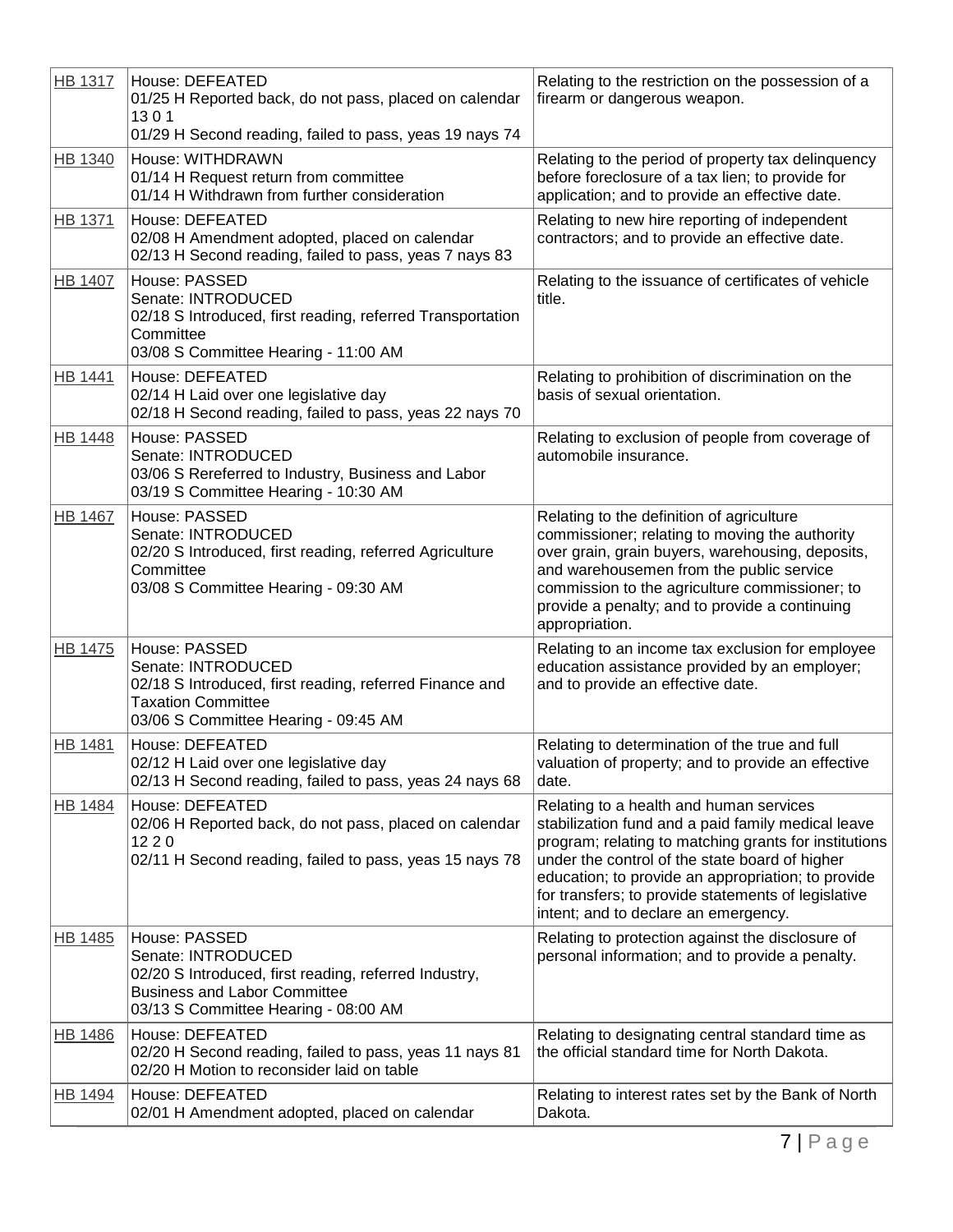|                | 02/06 H Second reading, failed to pass, yeas 6 nays 86                                                                                                                           |                                                                                                                                                                                                                                                                                                                                                                                                                                                                                                                                                                                                                                                           |
|----------------|----------------------------------------------------------------------------------------------------------------------------------------------------------------------------------|-----------------------------------------------------------------------------------------------------------------------------------------------------------------------------------------------------------------------------------------------------------------------------------------------------------------------------------------------------------------------------------------------------------------------------------------------------------------------------------------------------------------------------------------------------------------------------------------------------------------------------------------------------------|
| <b>HB 1509</b> | House: DEFEATED<br>01/30 H Reported back, do not pass, placed on calendar<br>932<br>02/05 H Second reading, failed to pass, yeas 17 nays 75                                      | Relating to a paid family medical leave program; to<br>provide an appropriation; and to provide for a<br>transfer.                                                                                                                                                                                                                                                                                                                                                                                                                                                                                                                                        |
| HB 1513        | House: PASSED<br>Senate: INTRODUCED<br>02/18 S Introduced, first reading, referred Finance and<br><b>Taxation Committee</b><br>03/06 S Committee Hearing - 09:30 AM              | Relating to individual income tax credits that may<br>be claimed by a taxpayer; to repeal sections 57-<br>38-01.20, 57-38-01.24, and 57-38-01.25 of the<br>North Dakota Century Code, relating to the family<br>care tax credit, internship employment tax credit,<br>and workforce recruitment tax credit; and to<br>provide an effective date.                                                                                                                                                                                                                                                                                                          |
| HB 1521        | House: PASSED<br>Senate: INTRODUCED<br>02/27 S Introduced, first reading, (emergency), referred<br>Special Committee on Ethics Committee<br>03/12 S Committee Hearing - 03:45 PM | Relating to reporting campaign contributions and<br>expenditures, restrictions on public officials and<br>lobbyists, investigations of ethics violations, and<br>implementing requirements of article XIV of the<br>Constitution of North Dakota; relating to<br>rulemaking procedures, disqualification of agency<br>heads in quasi-judicial proceedings, implementing<br>article XIV of the Constitution of North Dakota, and<br>requirements for the North Dakota ethics<br>commission; to provide for a penalty; to provide an<br>appropriation; to provide an effective date; to<br>provide an expiration date; and to declare an<br>emergency.      |
| HB 1524        | House: PASSED<br>Senate: INTRODUCED<br>02/18 S Introduced, first reading, referred Industry,<br><b>Business and Labor Committee</b><br>02/27 S Committee Hearing - 11:00 AM      | Relating to the regulation of data brokers; and to<br>provide a penalty.                                                                                                                                                                                                                                                                                                                                                                                                                                                                                                                                                                                  |
| HB 1530        | House: PASSED<br>Senate: INTRODUCED<br>02/19 S Introduced, first reading, referred Finance and<br><b>Taxation Committee</b><br>03/12 S Committee Hearing - 10:00 AM              | Relating to an income tax rate reduction fund and<br>the transfer of legacy fund earnings; to repeal<br>chapter 57-38 of the North Dakota Century Code,<br>relating to the income tax; to provide a continuing<br>appropriation; to provide an exemption; and to<br>provide an effective date.                                                                                                                                                                                                                                                                                                                                                            |
| SB 2075        | Senate: PASSED<br>House: PASSED<br><b>Governor: SIGNED</b><br>03/12 S Sent to Governor<br>03/14 S Signed by Governor 03/14                                                       | Relating to appraisal management companies.                                                                                                                                                                                                                                                                                                                                                                                                                                                                                                                                                                                                               |
| SB 2093        | Senate: PASSED<br>House: PASSED<br><b>Governor: SIGNED</b><br>03/12 S Sent to Governor<br>03/14 S Signed by Governor 03/14<br>Senate: PASSED                                     | Relating to the examination of technology service<br>providers, the capital requirement for trust<br>companies, the examination of trust companies,<br>the definition of a financial institution, surety bond<br>requirements for money brokers and collection<br>agencies, notice requirement for deferred<br>presentment service providers, fees for money<br>transmitters, and reporting requirements for debt-<br>settlement providers; relating to automatic renewal<br>of license in 2009 for money brokers, automatic<br>renewal of license in 2014 for collection agencies,<br>deferred presentment service providers, and<br>money transmitters. |
| SB 2098        |                                                                                                                                                                                  | Relating to the Bank of North Dakota residential                                                                                                                                                                                                                                                                                                                                                                                                                                                                                                                                                                                                          |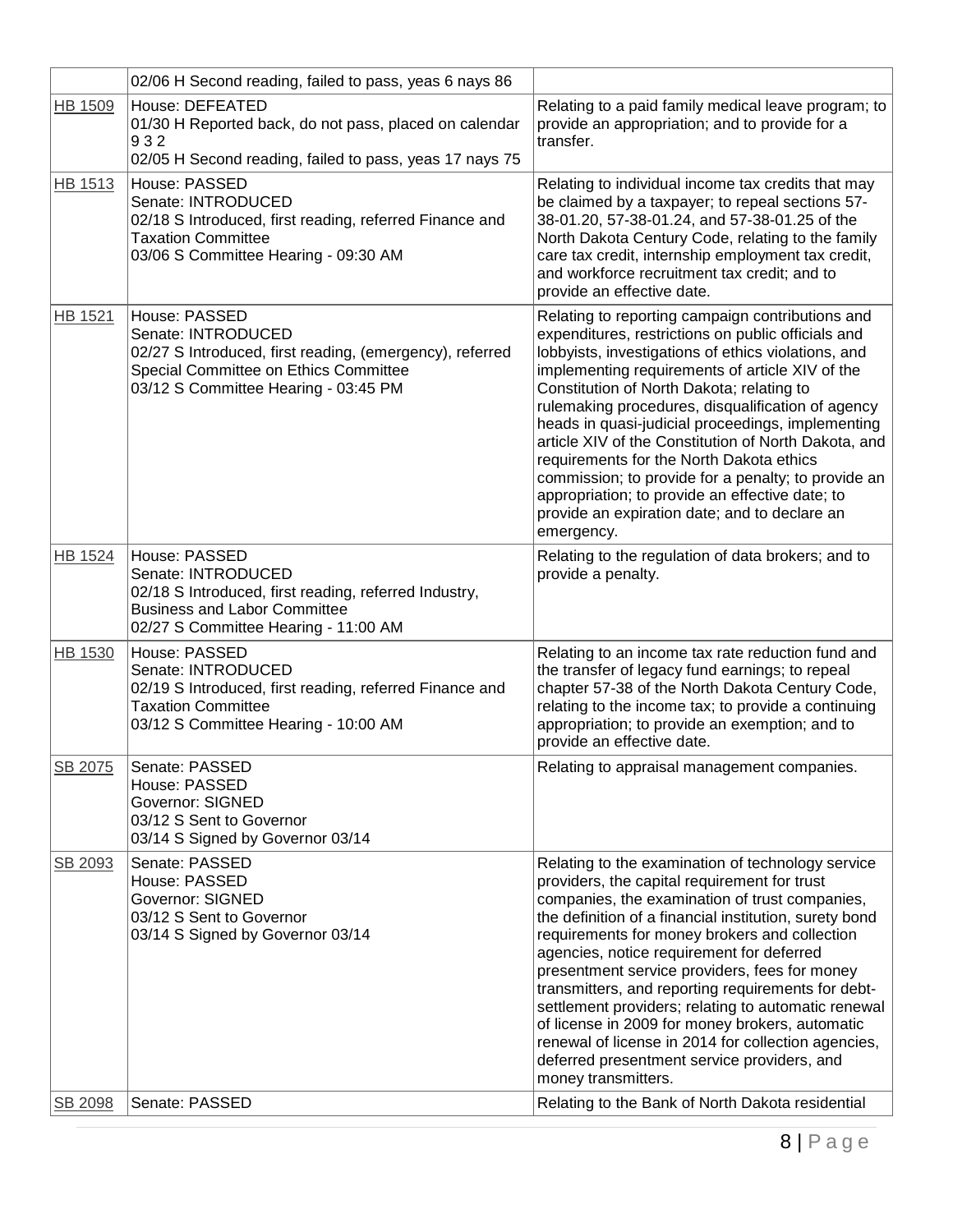|         | House: PASSED<br><b>Governor: SIGNED</b><br>03/12 S Sent to Governor<br>03/14 S Signed by Governor 03/14                                                               | mortgage loan program.                                                                                                                                                                                                                                                                                                                                                                                                                                      |
|---------|------------------------------------------------------------------------------------------------------------------------------------------------------------------------|-------------------------------------------------------------------------------------------------------------------------------------------------------------------------------------------------------------------------------------------------------------------------------------------------------------------------------------------------------------------------------------------------------------------------------------------------------------|
| SB 2099 | Senate: PASSED<br>House: INTRODUCED<br>03/05 H Committee Hearing - 02:00 PM<br>03/11 H Reported back, do pass, place on calendar 11 0<br>3                             | Relating to the medical facility infrastructure loan<br>fund; and to declare an emergency.                                                                                                                                                                                                                                                                                                                                                                  |
| SB 2104 | Senate: DEFEATED<br>01/30 S Reported back, do not pass, placed on calendar<br>600<br>01/31 S Second reading, failed to pass, yeas 3 nays 42                            | Relating to the state's share of oil and gas taxes;<br>and to provide an effective date.                                                                                                                                                                                                                                                                                                                                                                    |
| SB 2111 | Senate: PASSED<br>House: DEFEATED<br>02/27 H Reported back, do pass, place on calendar 10 1<br>3<br>02/28 H Second reading, failed to pass, yeas 32 nays 60            | Relating to electronic remittal of funds withheld<br>under an income withholding order and new hire<br>reporting; and to provide for an effective date.                                                                                                                                                                                                                                                                                                     |
| SB 2115 | Senate: PASSED<br>House: INTRODUCED<br>03/04 H Committee Hearing - 02:30 PM<br>03/14 H Reported back amended, do pass, amendment<br>placed on calendar 11 1 2          | Relating to child support; to repeal section 14-09-<br>09.37 of the North Dakota Century Code, relating<br>to child support; and to provide a continuing<br>appropriation.                                                                                                                                                                                                                                                                                  |
| SB 2116 | Senate: DEFEATED<br>01/30 S Reported back, do not pass, placed on calendar<br>700<br>01/31 S Second reading, failed to pass, yeas 2 nays 43                            | Relating to the infrastructure revolving loan fund.                                                                                                                                                                                                                                                                                                                                                                                                         |
| SB 2130 | Senate: PASSED<br>House: PASSED<br>Governor: SIGNED<br>03/08 S Signed by Governor 03/08<br>03/12 Filed with Secretary Of State 03/08                                   | Relating to state agency fees.                                                                                                                                                                                                                                                                                                                                                                                                                              |
| SB 2148 | Senate: PASSED<br>House: INTRODUCED<br>02/27 H Introduced, first reading, referred Ethics<br>Committee<br>03/12 H Committee Hearing - 02:15 PM                         | Relating to disclosures of expenditures, restrictions<br>on public officials and lobbyists, investigations of<br>ethics violations, and implementing requirements<br>of article XIV of the Constitution of North Dakota;<br>relating to the prohibition on personal use of<br>campaign contributions and the rulemaking<br>procedures and requirements for the North Dakota<br>ethics commission; to provide a penalty; and to<br>provide an appropriation. |
| SB 2179 | Senate: PASSED<br>House: INTRODUCED<br>03/13 H Reported back amended, do pass, amendment<br>placed on calendar 10 0 4<br>03/14 H Amendment adopted, placed on calendar | Relating to the prevention of financial exploitation;<br>and to amend and reenact section 6-08.1-03 of the<br>North Dakota Century Code, relating to a financial<br>institution's duty of confidentiality.                                                                                                                                                                                                                                                  |
| SB 2197 | Senate: PASSED<br>House: INTRODUCED<br>02/28 H Rereferred to Agriculture<br>03/21 H Committee Hearing - 09:00 AM                                                       | Relating to loans for family farmers.                                                                                                                                                                                                                                                                                                                                                                                                                       |
| SB 2205 | Senate: PASSED<br>House: PASSED<br>03/13 H Second reading, passed, yeas 61 nays 29<br>03/14 S Returned to Senate                                                       | Relating to abandoned property; relating to<br>foreclosure of real estate.                                                                                                                                                                                                                                                                                                                                                                                  |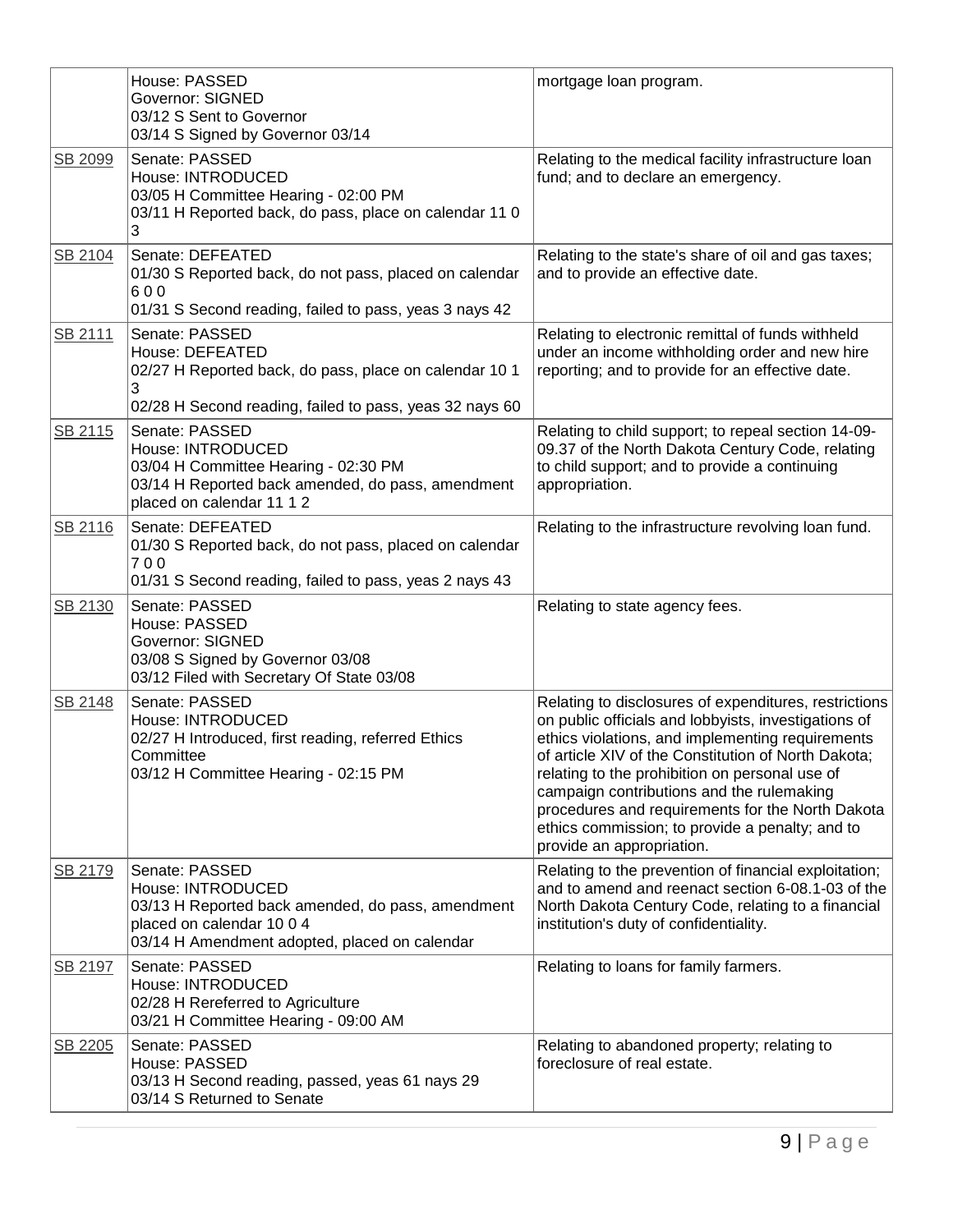| SB 2214 | Senate: PASSED<br>House: INTRODUCED<br>02/18 H Introduced, first reading, referred Education<br>Committee<br>03/12 H Committee Hearing - 09:15 AM                           | Relating to debt service payments; relating to<br>borrowing and lending authority, reserve funds,<br>and school construction loans; to authorize the use<br>of funds; to provide a bond issuance limitation; and<br>to provide an appropriation.                                                                                                                                                                                                                                                          |
|---------|-----------------------------------------------------------------------------------------------------------------------------------------------------------------------------|-----------------------------------------------------------------------------------------------------------------------------------------------------------------------------------------------------------------------------------------------------------------------------------------------------------------------------------------------------------------------------------------------------------------------------------------------------------------------------------------------------------|
| SB 2219 | Senate: DEFEATED<br>01/25 S Amendment adopted, placed on calendar<br>01/28 S Second reading, failed to pass, yeas 16 nays 29                                                | Relating to the confidentiality of social security<br>numbers; relating to data processing information<br>confidentiality; and to provide a penalty.                                                                                                                                                                                                                                                                                                                                                      |
| SB 2237 | Senate: DEFEATED<br>01/24 S Reported back, do not pass, placed on calendar<br>510<br>01/28 S Second reading, failed to pass, yeas 13 nays 32                                | Relating to a corporate income tax credit and an<br>employer deduction for reimbursement of<br>employee child care expenditures; and to provide<br>an effective date.                                                                                                                                                                                                                                                                                                                                     |
| SB 2252 | Senate: DEFEATED<br>01/29 S Reported back, do not pass, placed on calendar<br>501<br>01/30 S Second reading, failed to pass, yeas 6 nays 39                                 | Relating to deferred presentment service<br>transaction fees; to provide a penalty; and to<br>provide for application.                                                                                                                                                                                                                                                                                                                                                                                    |
| SB 2262 | Senate: PASSED<br>House: PASSED<br>03/13 H Second reading, passed, yeas 83 nays 7<br>03/14 S Returned to Senate                                                             | Relating to the use and possession of re-encoders<br>and scanning devices; relating to the unauthorized<br>use of personal identifying information; to repeal<br>section 12.1-23-17 of the North Dakota Century<br>Code, relating to the unlawful skimming of credit,<br>debit, or other electronic payment cards; and to<br>provide a penalty.                                                                                                                                                           |
| SB 2271 | Senate: PASSED<br>House: INTRODUCED<br>02/27 H Introduced, first reading, referred Industry,<br><b>Business and Labor Committee</b><br>03/11 H Committee Hearing - 02:00 PM | Relating to the housing incentive fund; to provide a<br>transfer; and to provide an appropriation.                                                                                                                                                                                                                                                                                                                                                                                                        |
| SB 2275 | Senate: PASSED<br>House: INTRODUCED<br>02/27 H Introduced, first reading, referred Appropriations<br>Committee<br>03/12 H Committee Hearing - 08:15 AM                      | Relating to the infrastructure revolving loan fund<br>debt repayments; relating to the infrastructure<br>revolving loan fund, borrowing and lending<br>authority, reserve funds, and expanded bonding<br>authority for counties; to repeal section 61-02-78 of<br>the North Dakota Century Code, relating to a<br>revolving loan fund for water projects; to provide a<br>transfer; to provide a continuing appropriation; to<br>provide a bond issuance limitation; and to provide<br>an effective date. |
| SB 2282 | Senate: PASSED<br>House: INTRODUCED<br>02/27 H Introduced, first reading, referred Appropriations<br>Committee<br>03/11 H Committee Hearing - 03:00 PM                      | Relating to legacy fund earnings; to provide for a<br>report to the legislative management; and to<br>provide an appropriation.                                                                                                                                                                                                                                                                                                                                                                           |
| SB 2296 | Senate: PASSED<br>House: PASSED<br>03/08 H Reported back, do pass, place on calendar 11 0<br>3<br>03/14 H Second reading, passed, yeas 83 nays 6                            | Relating to the Bank of North Dakota Ioan<br>guarantee program.                                                                                                                                                                                                                                                                                                                                                                                                                                           |
| SB 2302 | Senate: DEFEATED<br>01/30 S Reported back, do not pass, placed on calendar<br>510<br>01/31 S Second reading, failed to pass, yeas 11 nays 34                                | Relating to an income tax credit for contributions to<br>the housing incentive fund; and to provide an<br>effective date.                                                                                                                                                                                                                                                                                                                                                                                 |
| SB 2303 | Senate: DEFEATED<br>01/25 S Amendment failed                                                                                                                                | Relating to prohibition of discrimination on the<br>basis of sexual orientation.                                                                                                                                                                                                                                                                                                                                                                                                                          |